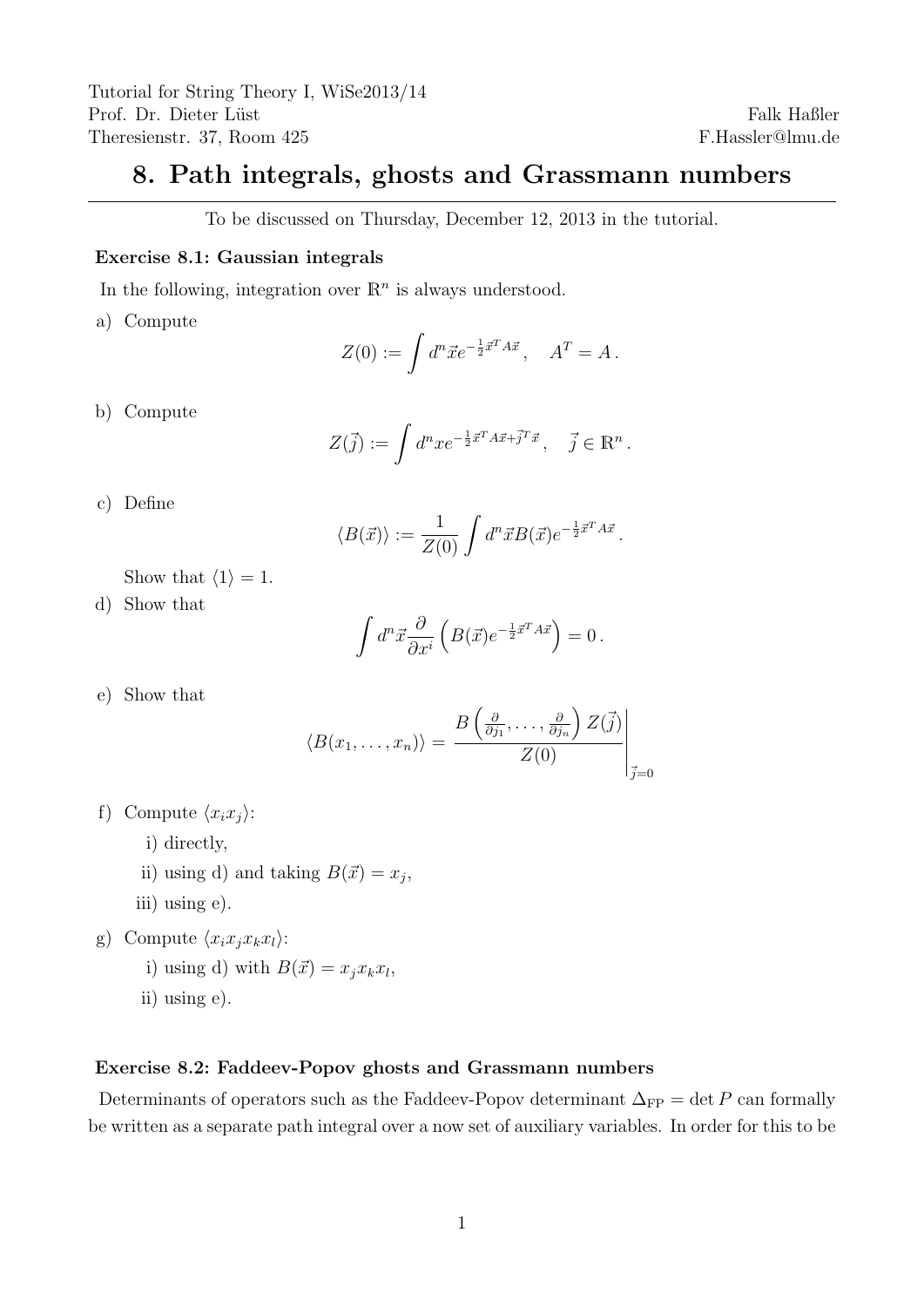possible, these auxiliary variables have to be anti-commuting rather than ordinary commuting numbers. Two anti-commuting numbers (or Grassmann numbers)  $\phi$  and  $\eta$  satisfy

$$
\phi \eta = -\eta \phi
$$

and hence  $\phi^2 = 0$ . Because of this, the most general function of on Grassmann variable  $\phi$  is

$$
f(\phi) = A + B\phi
$$

with  $A, B \in \mathbb{C}$ . Integrals over Grassmann variables ("Berezin integrals") are defined by

$$
\int d\phi [A + B\phi] := B \,. \tag{1}
$$

a) Defining the derivative

$$
\frac{d}{d\phi}\phi = 1\,, \quad \frac{d}{d\phi}A = 0 \quad (A \in \mathbb{C})\,,
$$

show that the Berezin integral of a total derivative is zero and that the Berezin integral is translation invariant, i.e.,

$$
\int d\phi \frac{d}{d\phi} f(\phi) = 0
$$
  

$$
\int d\phi f(\phi + a) = \int d\phi f(\phi) \text{ for } a \in \mathbb{C}.
$$

These properties mimic similar properties of ordinary integrals of the type  $\int_{0}^{\infty}$  $-\infty$  $dx f(x),$ which is the motivation for the unusual definition  $(1)$ . Note that, for Grassmann variables, integration and differentiation are equivalent operations.

b) If one has several linearly independent Grassmann variables  $\phi_i$   $(i = 1, \ldots, n)$ , where

$$
\phi_i \phi_j = -\phi_j \phi_i \quad \forall i, j,
$$

one defines

$$
\int d\phi_1 \dots d\phi_n f(\phi_i) = c \,,
$$

where c is the coefficient in front of the  $\phi_n \phi_{n-1} \dots \phi_1$ -term in  $f(\phi^i)$  (note the order):

$$
f=\cdots+c\phi_n\phi_{n-1}\ldots\phi_1.
$$

Let *n* be even and split the  $\phi_i$  into two sets  $\psi_m, \chi_m$  ( $m = 1, \ldots, \frac{n}{n}$ )  $\frac{n}{n}$ ):

$$
(\phi_1, \ldots \phi_n) = (\psi_1, \chi_1, \psi_2, \chi_2, \ldots, \psi_{\frac{n}{2}}, \chi_{\frac{n}{2}}).
$$

Show that

$$
\left(\prod_{m=1}^{\frac{n}{2}}\int d\psi_m d\xi_m\right)e^{m=1} \sum_{m=1}^{\frac{n}{2}}\chi_m\lambda_m\psi_m = \prod_{m=1}^{\frac{n}{2}}\lambda_m,
$$

where  $\lambda_m \in \mathbb{C}$  are ordinary c-numbers and the exponential is defined via its power series expansion.